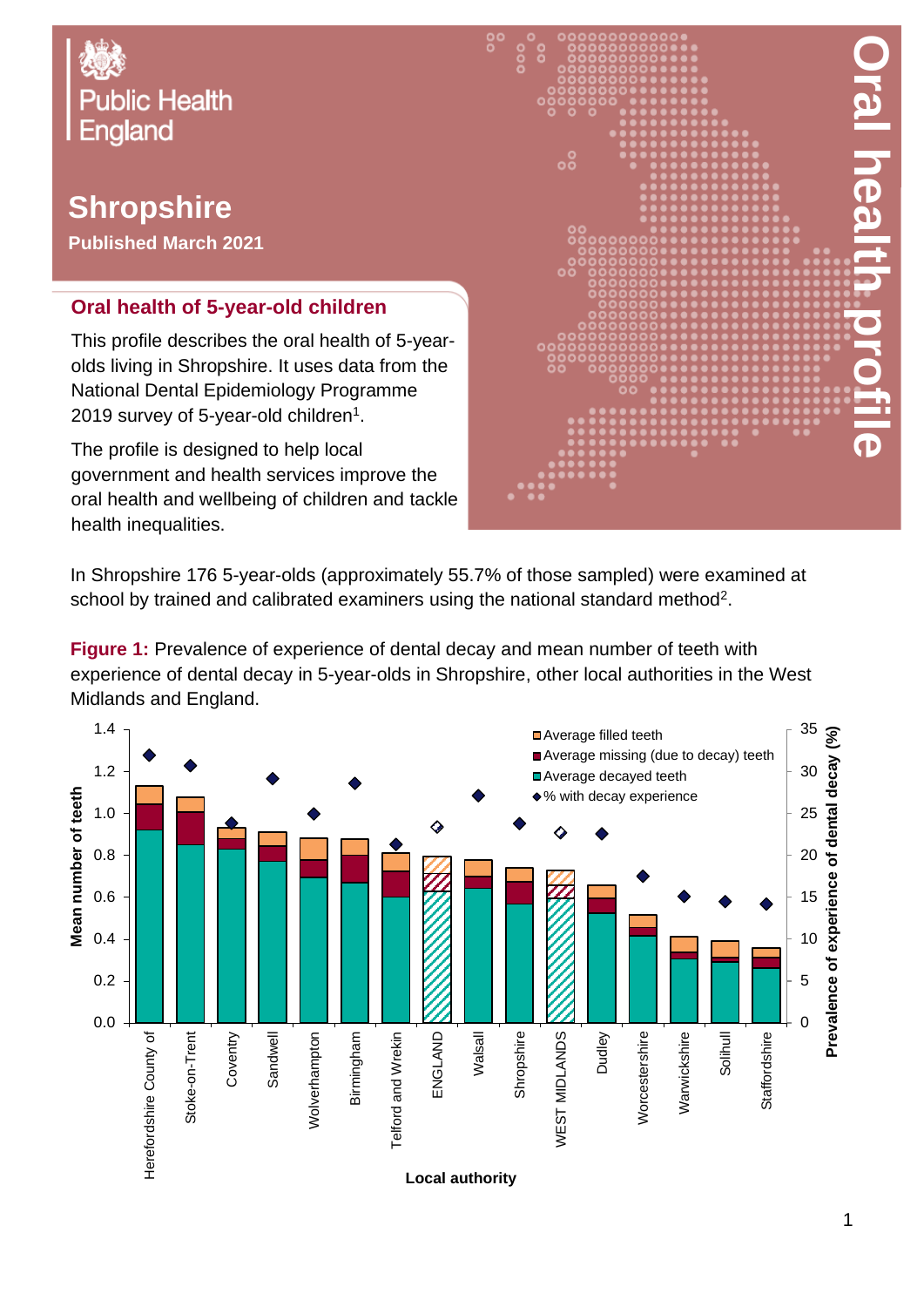**Table 1:** Experience of dental decay in 5-year-olds in Shropshire, other local authorities in the West Midlands and England.

| Local authority           | Prevalence<br><b>of</b><br>experience<br>of dental<br>decay (%) | Mean number of teeth<br>with experience of<br>dental decay in all<br>examined children<br>n (95% confidence<br>intervals) | Mean number of teeth<br>with experience of<br>dental decay in children<br>with any decay<br>experience<br>n (95% confidence<br>intervals) |
|---------------------------|-----------------------------------------------------------------|---------------------------------------------------------------------------------------------------------------------------|-------------------------------------------------------------------------------------------------------------------------------------------|
| Herefordshire, County of  | 31.9                                                            | 1.1<br>$(0.92 - 1.33)$                                                                                                    | 3.5<br>$(3.08 - 3.99)$                                                                                                                    |
| Stoke-on-Trent            | 30.7                                                            | 1.1<br>$(0.84 - 1.31)$                                                                                                    | 3.5<br>$(3.01 - 4.02)$                                                                                                                    |
| Sandwell                  | 29.1                                                            | 0.9<br>$(0.81 - 1.01)$                                                                                                    | 3.1<br>$(2.88 - 3.36)$                                                                                                                    |
| Birmingham                | 28.6                                                            | 0.9<br>$(0.69 - 1.06)$                                                                                                    | 3.1<br>$(2.59 - 3.54)$                                                                                                                    |
| Walsall                   | 27.1                                                            | 0.8<br>$(0.68 - 0.87)$                                                                                                    | 2.9<br>$(2.62 - 3.12)$                                                                                                                    |
| Wolverhampton             | 24.9                                                            | 0.9<br>$(0.79 - 0.97)$                                                                                                    | 3.5<br>$(3.29 - 3.77)$                                                                                                                    |
| Coventry                  | 23.8                                                            | 0.9<br>$(0.84 - 1.03)$                                                                                                    | 3.9<br>$(3.63 - 4.18)$                                                                                                                    |
| Shropshire                | 23.8                                                            | 0.7<br>$(0.44 - 1.04)$                                                                                                    | 3.1<br>$(2.28 - 3.94)$                                                                                                                    |
| <b>ENGLAND</b>            | 23.4                                                            | 0.8<br>$(0.78 - 0.81)$                                                                                                    | 3.4<br>$(3.36 - 3.44)$                                                                                                                    |
| <b>WEST MIDLANDS</b>      | 22.7                                                            | 0.7<br>$(0.70 - 0.75)$                                                                                                    | 3.2<br>$(3.11 - 3.29)$                                                                                                                    |
| <b>Dudley</b>             | 22.6                                                            | 0.7<br>$(0.57 - 0.74)$                                                                                                    | 2.9<br>$(2.64 - 3.18)$                                                                                                                    |
| <b>Telford and Wrekin</b> | 21.3                                                            | 0.8<br>$(0.50 - 1.12)$                                                                                                    | 3.8<br>$(2.91 - 4.71)$                                                                                                                    |
| Worcestershire            | 17.5                                                            | 0.5<br>$(0.46 - 0.57)$                                                                                                    | 2.9<br>$(2.74 - 3.15)$                                                                                                                    |
| Warwickshire              | 15.1                                                            | 0.4<br>$(0.33 - 0.49)$                                                                                                    | 2.7<br>$(2.36 - 3.09)$                                                                                                                    |
| Solihull                  | 14.5                                                            | 0.4<br>$(0.23 - 0.55)$                                                                                                    | 2.7<br>$(2.08 - 3.31)$                                                                                                                    |
| Staffordshire             | 14.2                                                            | 0.4<br>$(0.3 - 0.42)$                                                                                                     | 2.5<br>$(2.23 - 2.8)$                                                                                                                     |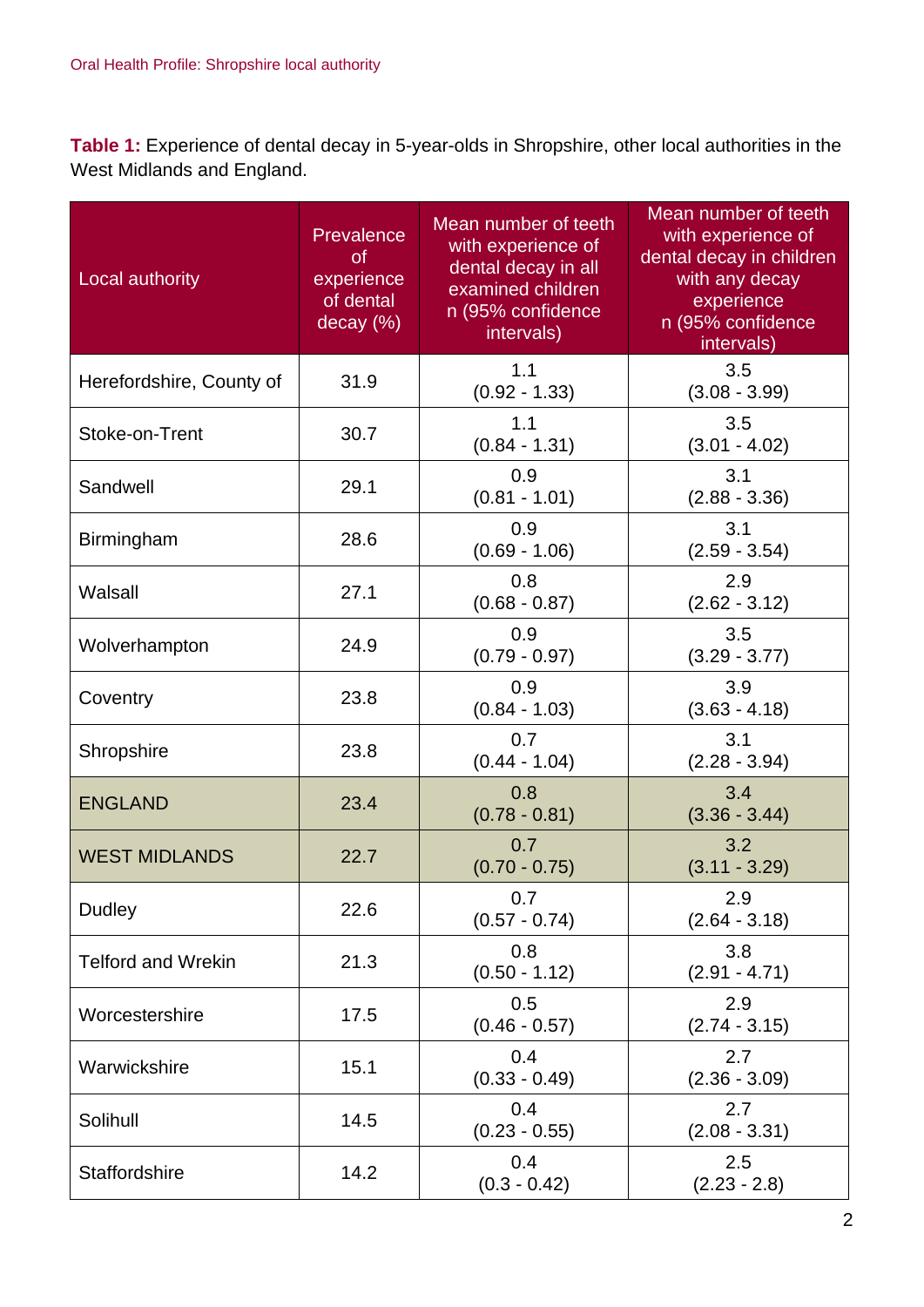**Table 2.** Measures of oral health among 5-year-olds in Shropshire, it's statistical neighbours, i the West Midlands and England.

|                                                                                                    | Shropshire | <b>Statistical</b><br>neighbour within<br><b>West Midlands:</b><br><b>Herefordshire</b><br>County of | <b>Statistical</b><br>neighbour<br>comparator 1:<br>Devon | West<br><b>Midlands</b> | England |
|----------------------------------------------------------------------------------------------------|------------|------------------------------------------------------------------------------------------------------|-----------------------------------------------------------|-------------------------|---------|
| Prevalence of<br>experience of dental<br>decay                                                     | 23.8%      | 31.9%                                                                                                | 25.7%                                                     | 22.7%                   | 23.4%   |
| Mean number of teeth<br>with experience of<br>dental decay                                         | 0.7        | 1.1                                                                                                  | 0.8                                                       | 0.7                     | 0.8     |
| Mean number of teeth<br>with experience of<br>decay in those with<br>experience of dental<br>decay | 3.1        | 3.5                                                                                                  | 3.0                                                       | 3.2                     | 3.4     |
| Mean number of<br>decayed teeth in<br>those with experience<br>of dental decay                     | 2.3        | 2.8                                                                                                  | 2.6                                                       | 2.6                     | 2.7     |
| Proportion with active<br>decay                                                                    | 20.6%      | 30.3%                                                                                                | 23.2%                                                     | 20.1%                   | 20.4%   |
| Proportion with<br>experience of tooth<br>extraction <sup>ii</sup>                                 | 1.4%       | 2.9%                                                                                                 | 1.5%                                                      | 1.7%                    | 2.2%    |
| Proportion with dental<br>abscess                                                                  | 0.4%       | 1.4%                                                                                                 | 2.0%                                                      | 0.8%                    | 1.0%    |
| Proportion with teeth<br>decayed into pulp                                                         | 1.9%       | 4.5%                                                                                                 | 2.3%                                                      | 2.9%                    | 3.3%    |
| Proportion with decay<br>affecting incisorsiii                                                     | 4.9%       | 7.9%                                                                                                 | 5.0%                                                      | 4.9%                    | 5.2%    |
| Proportion with high<br>levels of plaque present<br>on upper front teethiv                         | 0.0%       | 2.5%                                                                                                 | 1.2%                                                      | 0.9%                    | 1.2%    |

<sup>i</sup>generated by the children's services statistical neighbour benchmarking tool, the neighbour within the West Midlands has "Extremely Close" comparator characteristics and the national neighbour 1 has "Extremely Close" comparator characteristics<sup>3</sup>.

ii experience of extraction of one or more teeth on one or more occasions.

iii dental decay involving one or more surfaces of upper anterior teeth.

iv indicative of poor tooth brushing habits.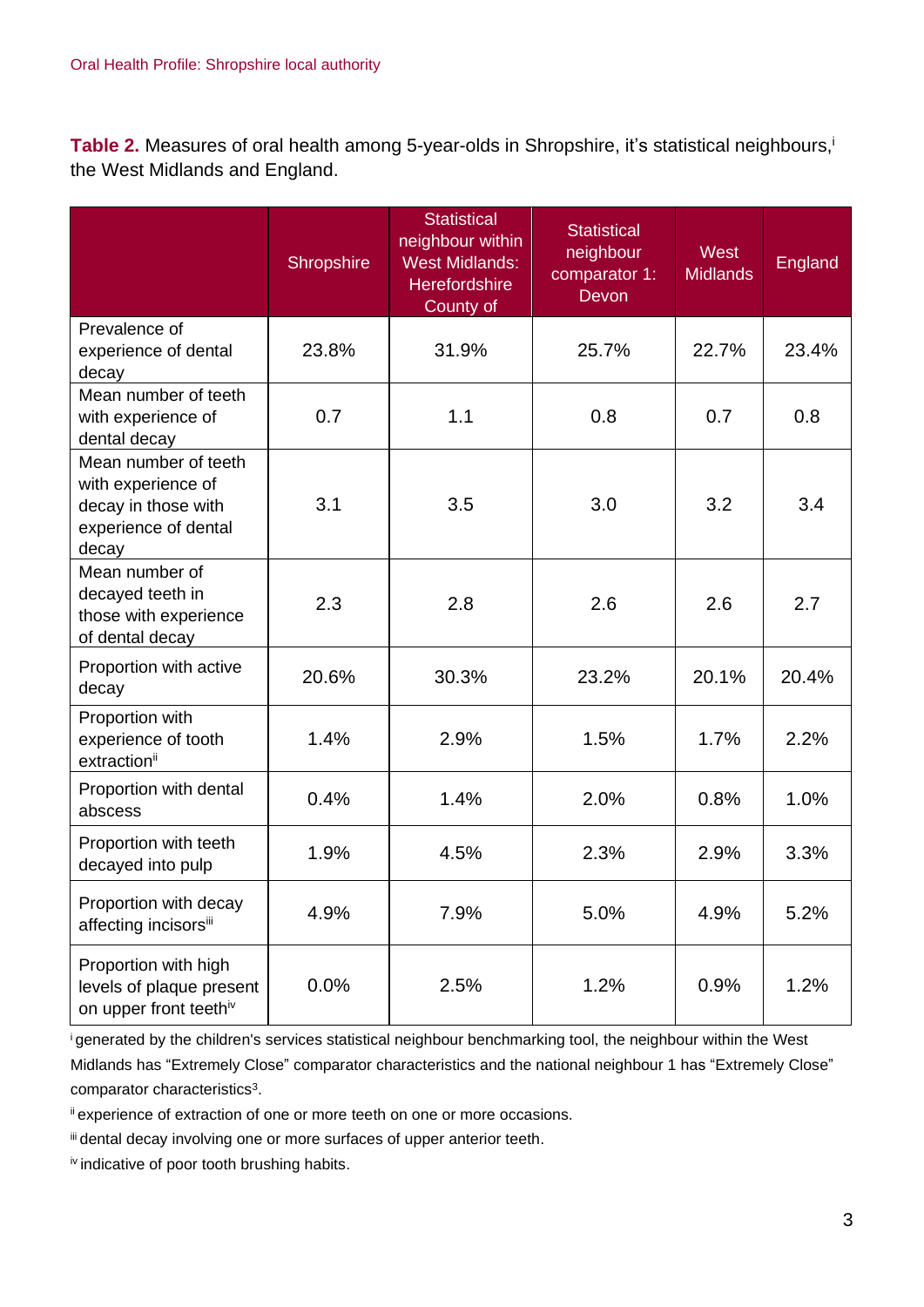**Figure 2:** Prevalence of experience of dental decay in 5-year-olds in Shropshire, by local authority Index of Multiple Deprivation (IMD) 2019 quintiles.



Error bars represent 95% confidence limits

**Figure 3:** Slope index of inequality in the prevalence of experience of dental decay in 5-yearolds in the West Midlands.



Error bars represent 95% confidence limits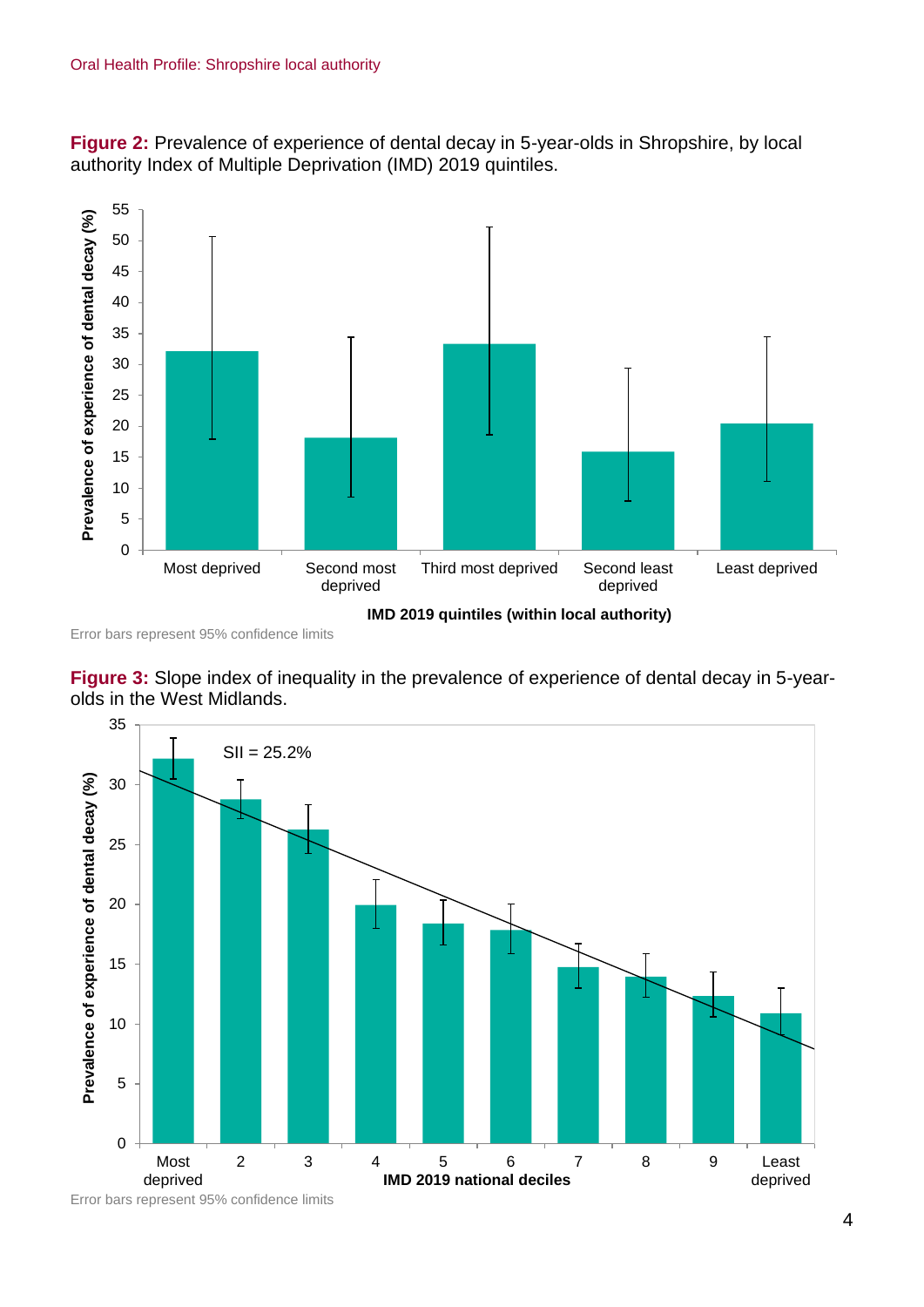**Figure 4:** Prevalence of experience of dental decay in 5-year-olds in Shropshire, the West Midlands and England, by year.



Error bars represent 95% confidence limits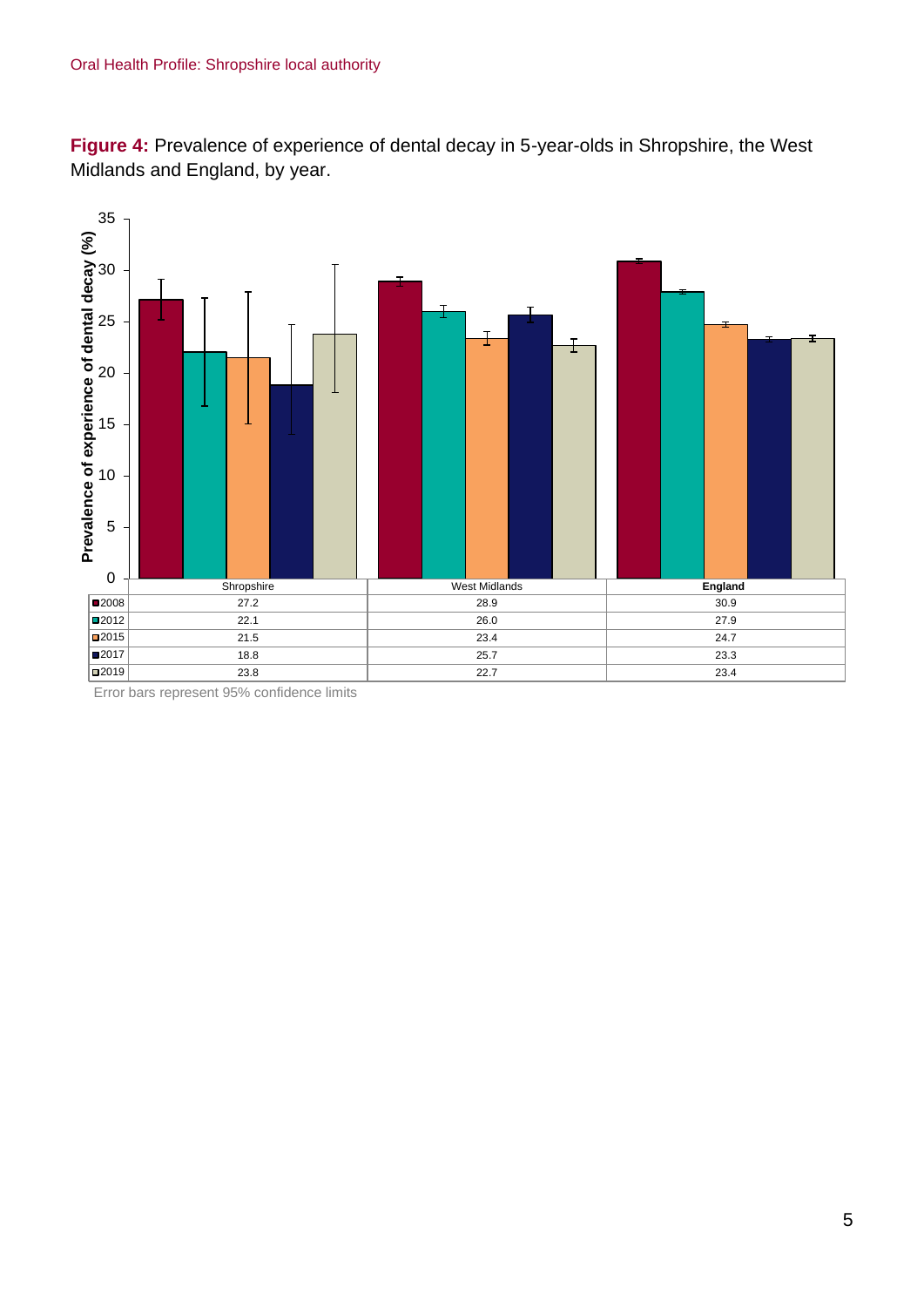**Table 3:** Experience of dental decay in 5-year-olds in the West Midlands, by ethnic group.

| <b>Ethnic group</b>             | Number of<br>children<br>examined<br>(N) | Prevalence of<br>experience of<br>dental decay<br>(% ) | Mean number of teeth<br>with experience of<br>dental decay among<br>children with any<br>experience of dental<br>decay n (95% CI) | Prevalence of<br>dental decay<br>affecting incisors<br>(% ) |
|---------------------------------|------------------------------------------|--------------------------------------------------------|-----------------------------------------------------------------------------------------------------------------------------------|-------------------------------------------------------------|
| Other ethnic<br>background      | 250                                      | 47.2                                                   | 4.5<br>$(3.90 - 5.12)$                                                                                                            | 14.4                                                        |
| Asian / Asian<br><b>British</b> | 2445                                     | 30.7                                                   | 3.6<br>$(3.41 - 3.82)$                                                                                                            | 9.6                                                         |
| Mixed                           | 966                                      | 24.3                                                   | 3.1<br>$(2.73 - 3.37)$                                                                                                            | 4.2                                                         |
| Not provided                    | 1106                                     | 22.9                                                   | 3.3<br>$(2.95 - 3.66)$                                                                                                            | 6.8                                                         |
| White                           | 11567                                    | 19.6                                                   | 2.9<br>$(2.84 - 3.05)$                                                                                                            | 3.2                                                         |
| Black / Black<br><b>British</b> | 761                                      | 17.7                                                   | 3.2<br>$(2.74 - 3.64)$                                                                                                            | 4.2                                                         |
| <b>West Midlands</b>            | 17,095                                   | 22.7                                                   | 3.2<br>$(3.11 - 3.29)$                                                                                                            | 4.9                                                         |

**Figure 5:** Prevalence of experience of dental decay in 5-year-olds in the West Midlands, by ethnic group.

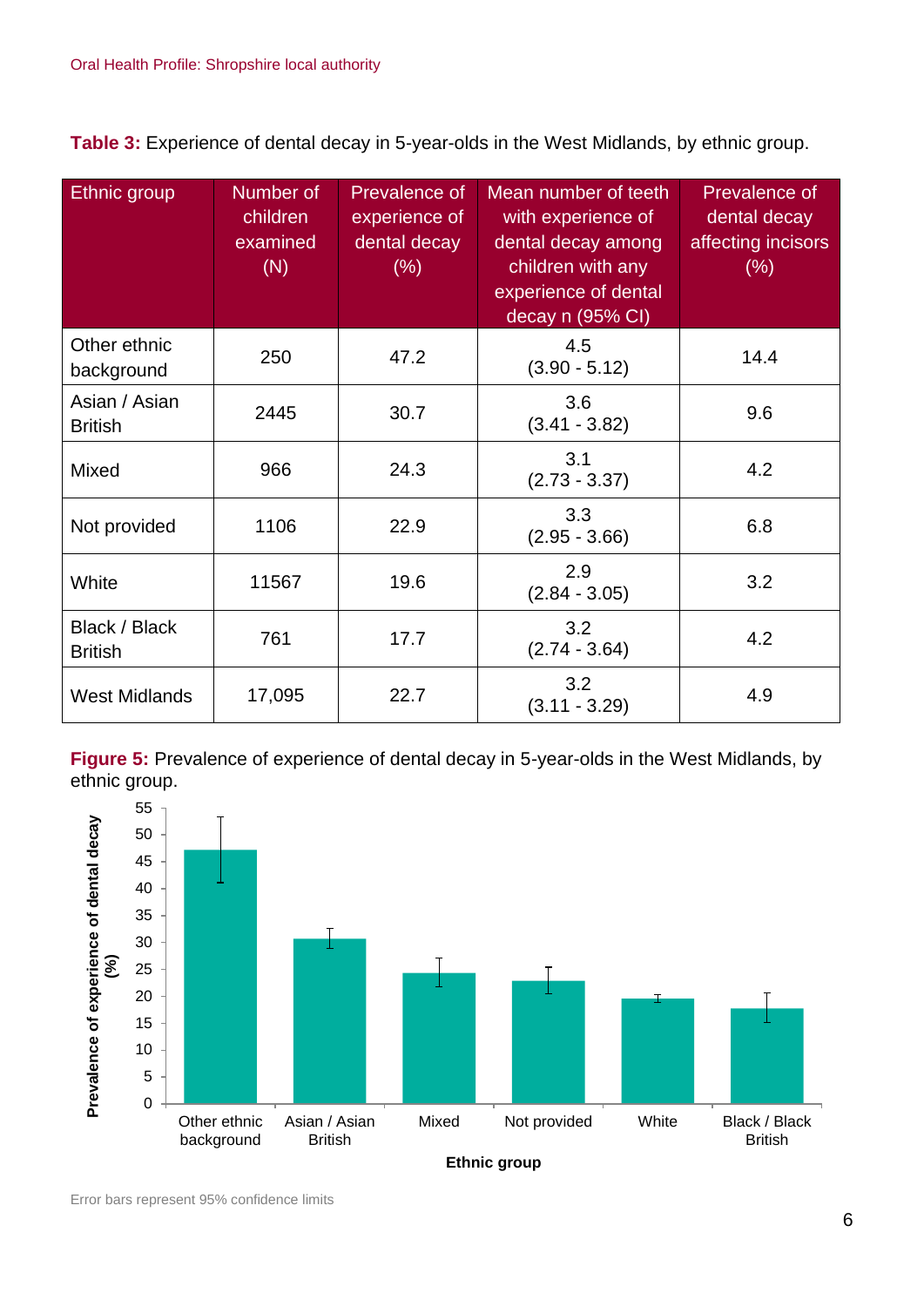**Table 4:** Prevalence and severity of experience of dental decay in 5-year-olds in Shropshire, by school cluster.

| <b>School cluster</b> | Prevalence of<br>experience of<br>dental decay<br>(% ) | Mean number of<br>teeth with<br>decay in all<br>examined children<br>n (95% CI) | Mean number of teeth<br>with experience of<br>experience of dental dental decay in children<br>with any decay<br>experience<br>n (95% CI) |
|-----------------------|--------------------------------------------------------|---------------------------------------------------------------------------------|-------------------------------------------------------------------------------------------------------------------------------------------|
| South and South West  | 30.0                                                   | 0.8<br>$(0.19 - 1.41)$                                                          | 2.7<br>$(1.70 - 3.64)$                                                                                                                    |
| <b>North West</b>     | 29.2                                                   | 1.0<br>$(0.00 - 2.01)$                                                          | 3.4<br>$(0.56 - 6.29)$                                                                                                                    |
| North and North East  | 25.0                                                   | 1.0<br>$(0.26 - 1.68)$                                                          | 3.9<br>$(2.24 - 5.51)$                                                                                                                    |
| Central               | 24.2                                                   | 0.7<br>$(0.28 - 1.11)$                                                          | 2.9<br>$(1.71 - 4.03)$                                                                                                                    |
| South East            | 7.7                                                    | 0.1<br>$(0.00 - 0.18)$                                                          | Data not available                                                                                                                        |

## **Summary**

In Shropshire average levels of dental decay are similar to the average for England. Within Shropshire, the highest levels of experience of dental decay are clustered around the South and South West and also the North West school clusters.

The small sample size means it is not possible to provide information at ward level. Future surveys could be commissioned to provide larger samples to facilitate local analysis. Commissioning High Quality Information to Support Oral Health Improvement: A toolkit about dental epidemiology for local authorities, commissioners and partners is available to support the commissioning of oral health surveys<sup>4</sup>.

Public health interventions can improve child oral health at a local level. Local authorities improving oral health: commissioning better oral health for children and young people is available to support local authorities to commission oral health improvement programmes for children and young people aged up to 19 years<sup>5</sup>.

If further local analysis is required, please contact the national dental public health team: DentalPHIntelligence@phe.gov.uk